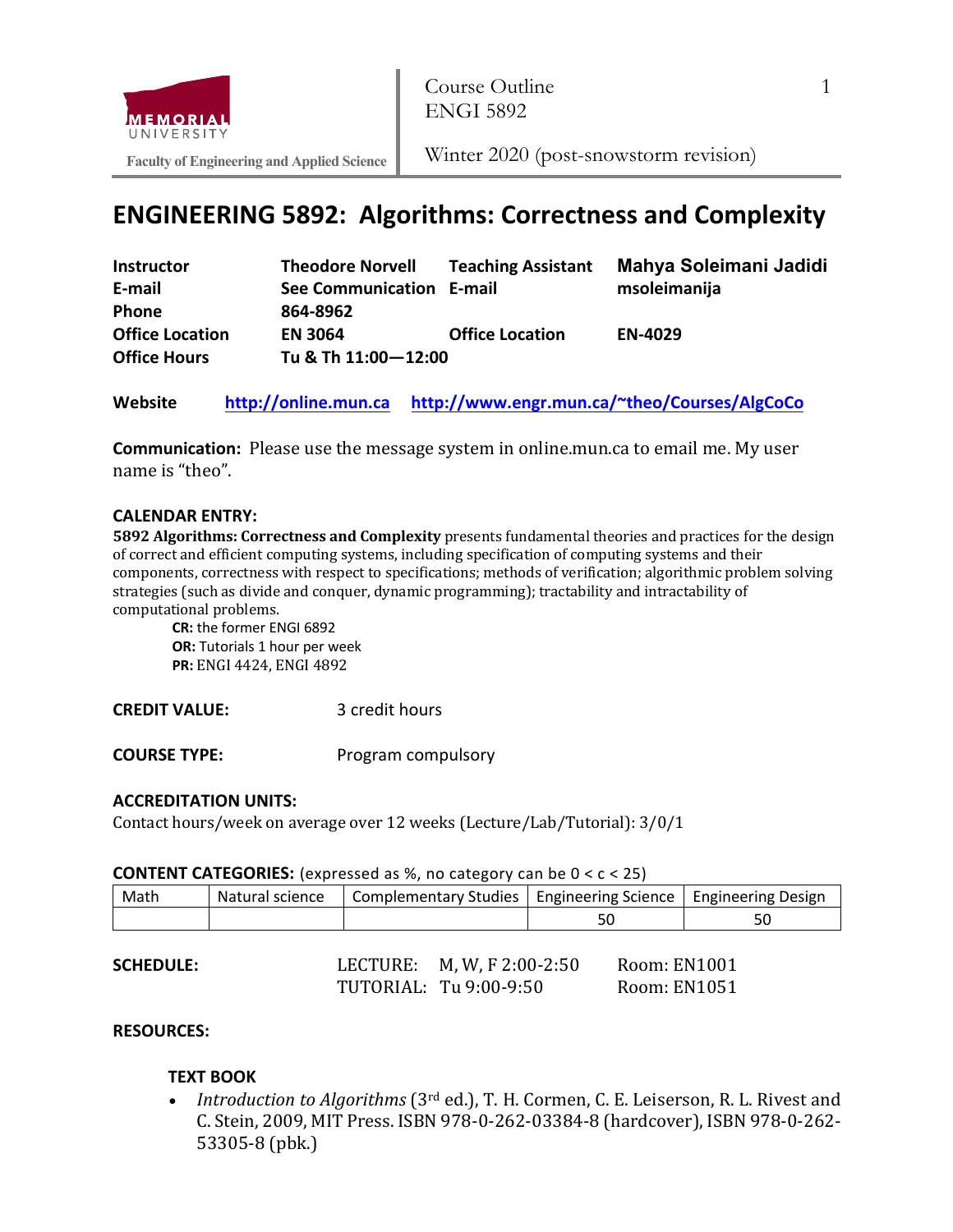

Winter 2020 (post-snowstorm revision)

#### **MAJOR TOPICS:**

- The basics of program specification with preconditions and postconditions.
- Program development using proof outline logic and loop invariants.
- Design of brute-force recursive algorithms.
- Context-free grammars and recursive-descent parsing.
- Big-oh, big-omega, and big-theta notation.
- Design of greedy algorithms.
- Design of dynamic programming algorithms.
- Intractability and the limits of computation.

### **LEARNING OUTCOMES:**

Course Level Graduate Attribute Focus: KP-A, PA-D, Des-D

|                | <b>LEARNING OUTCOMES</b>                                                                 | <b>GRADUATE ATTRIBUTES, LEVEL OF</b><br><b>COMPETENCE</b> | <b>Methods of Assessment</b>          |
|----------------|------------------------------------------------------------------------------------------|-----------------------------------------------------------|---------------------------------------|
| $\mathbf{1}$   | Design contracts for software<br>modules                                                 | $KB.8k - A, Des.1-D, PA.1$                                | Assignments, Midterms, Final<br>exam. |
| $\overline{2}$ | Design software modules to<br>meet contracts                                             | $KB.8\kappa$ -A, Des.3-D                                  | Assignments, Midterms, Final<br>exam. |
| 3              | Analyze software modules to<br>check whether contracts are<br>met                        | PA.3-D, KB-1                                              | Assignments, Midterms, Final<br>exam. |
| 4              | Use tools (such as Dafny) to<br>verify implementations.                                  | Tools.1-D                                                 | Assignments, Midterms, Final<br>exam. |
| 5              | Design correct algorithms to<br>solve optimization and other<br>problems                 | $KB.8k$ -D, PA.3-D, Des.3-D                               | Assignments, Midterms, Final<br>exam. |
| 6              | Specify formal languages<br>using CFGs and design<br>recursive-descent parsers.          | KB.1-A, $KB.8k$ -A, Des.1-D,<br>Tools.1-D                 | Assignments, Midterms, Final<br>exam. |
| $\overline{7}$ | Use complexity classes to<br>describe the time complexity<br>of algorithms and problems. | KB.1-A, Des.3-A                                           | Assignments, Midterms, Final<br>exam. |
| 8              | Design efficient algorithms<br>using greedy algorithms and<br>dynamic programming.       | KB.8-A, PA.3-D, Des.3-D                                   | Assignments, Midterms, Final<br>exam. |
| 9              | Understand and be able to<br>explain limits of computation.                              | KB.8-A, KB.1-A                                            | Assignments, Midterms, Final<br>exam. |

Upon successful completion of this course, the student will be able to: